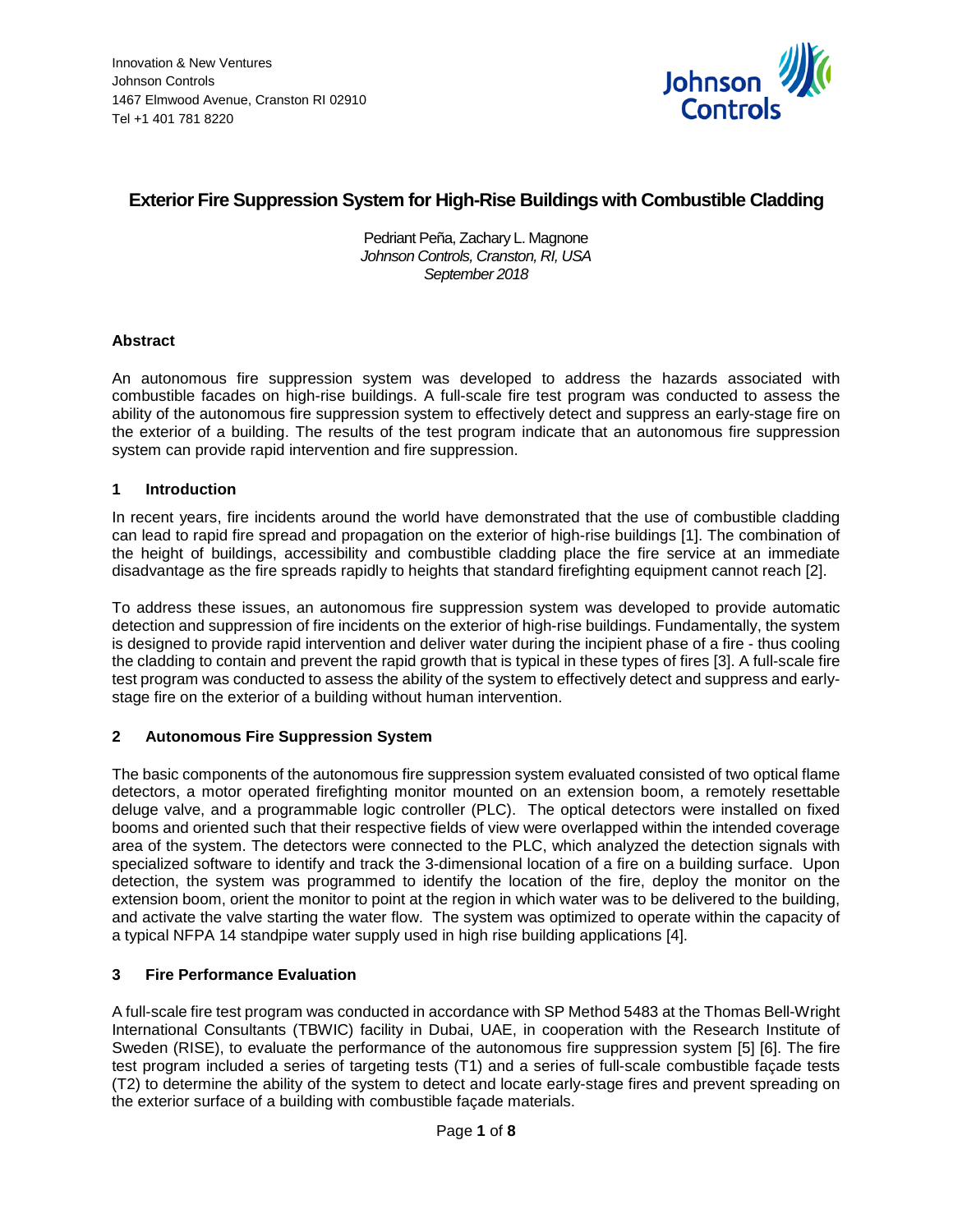

A 35 meter (115ft) wide by 25 meter (82ft) high test wall was erected at the TBWIC facility in Dubai, UAE representing a portion of the maximum system coverage area. The two flame detectors were installed on top of the wall, spaced 50 meters (164ft) apart and 4 meters (13ft) off from the surface of the wall. Two separate and independent robotic monitors were installed on the wall. The first monitor was installed at the bottom of the wall to simulate a system fighting a fire vertically upwards and the second monitor was installed at the top of the wall to simulate system fighting a fire vertically downwards. With this configuration, the total coverage area of a single monitor could be assessed by combing both the upward and downward components. A schematic representation of the test configuration is shown in [Figure 1.](#page-1-0)

During the series of tests, the size of the monitor orifice was changed to achieve two different nominal K-Factors: 370 LPM/√bar (26 GPM/√psi) and 433 LPM/√bar (30 GPM/√psi). These K-factor settings were selected to provide the optimal flow range of 850 LPM (225GPM) to 1230 LPM (325GPM) at pressures ranging from 5 bar (72.5 psi) to 8 bar (116 psi).



<span id="page-1-0"></span>*Figure 1 - Schematic representation of the test wall structure. Some wall panels are omitted to show the underlying structure.*

# *3.1 Targeting Tests (T1)*

The objective of the targeting tests was to verify that system could both detect and accurately direct the water spray at small target fires within the limits of its coverage area for a given orifice setting for a variety of operating pressures. The target fires consisted of various combinations fuel soaked mineral wool insulation sheets and fuel filled pans. The test fuel used consisted of lacquer thinner. Details of the specific fuel packages used can be found in [Table 1.](#page-2-0) Targets were strategically placed in various locations on the wall to define the maximum coverage area under specific hydraulic conditions, as shown in [Figure 2.](#page-2-1)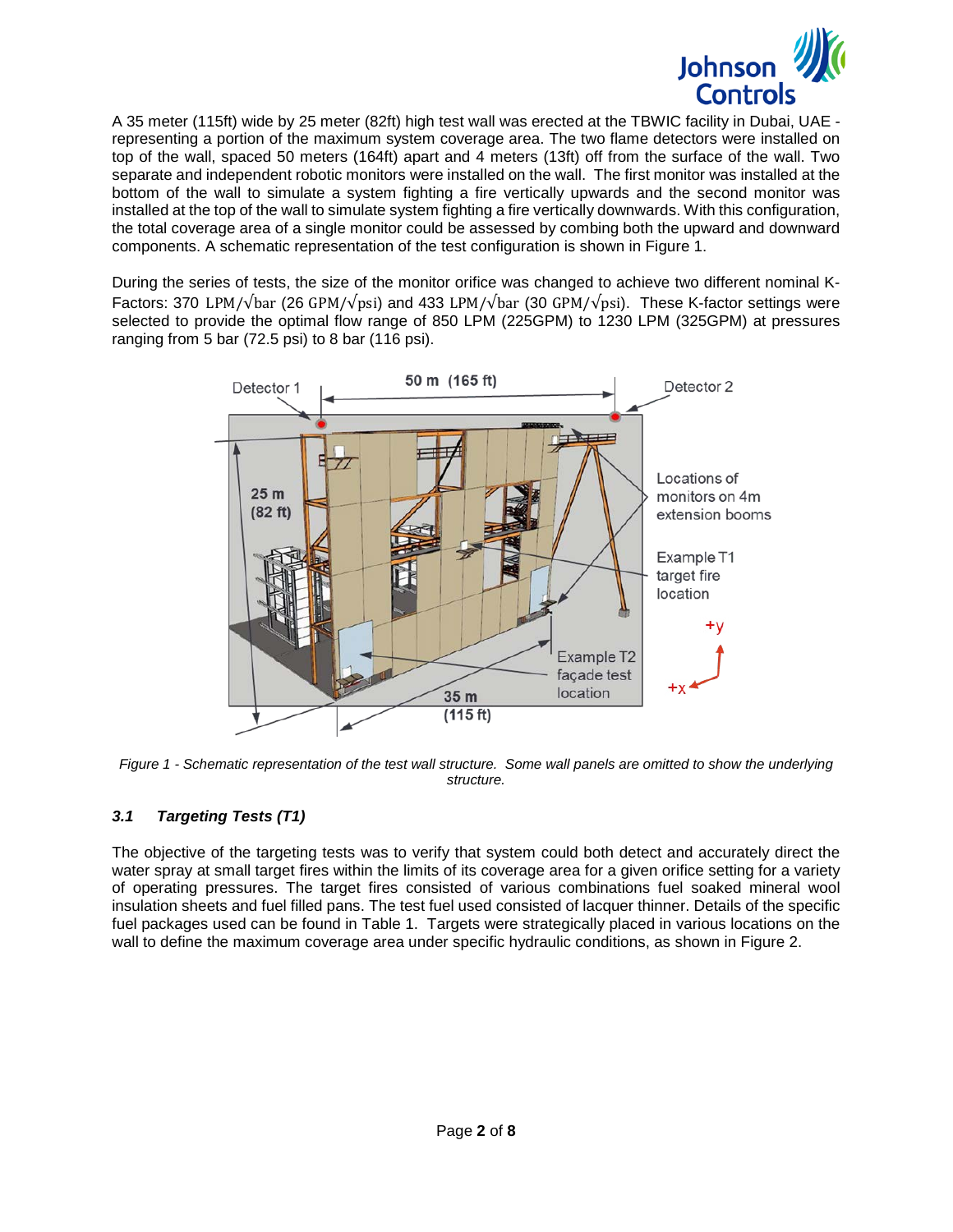

<span id="page-2-0"></span>

| <b>Fire test</b><br>source type | Set-up                                                                               | Area [width<br>x height]                 | <b>Fuel</b>                                                                                                                   |
|---------------------------------|--------------------------------------------------------------------------------------|------------------------------------------|-------------------------------------------------------------------------------------------------------------------------------|
|                                 | One vertical mineral wool<br>insulation sheet                                        | $0.6m \times 1.2m$<br>$(2ft \times 4ft)$ | 2.5 liters of flammable liquid soaked in<br>the sheet                                                                         |
| 2                               | Two vertical mineral wool<br>insulation sheets, side-by-                             | $1.2m \times 1.2m$<br>$(4ft \times 4ft)$ | 2.5 liters of flammable liquid soaked in<br>the sheet and 2.5 liters of flammable                                             |
|                                 | side                                                                                 |                                          | liquid in the fire tray                                                                                                       |
| 3                               | One vertical mineral wool<br>insulation sheet plus one fire<br>trav                  | $0.6m \times 1.2m$<br>$(2ft \times 4ft)$ | 2.5 liters of flammable liquid soaked in<br>the sheet and 2.5 liters of flammable<br>liquid in the fire tray                  |
| 4                               | Two vertical mineral wool<br>insulation sheets, side-by-<br>side plus two fire trays | $1.2m \times 1.2m$<br>$(4ft \times 4ft)$ | A total 5 liters of flammable liquid<br>soaked in the sheets and a total of 5<br>liters of flammable liquid in the fire trays |

*Table 1 - Arrangement of the available fire test sources.*



<span id="page-2-1"></span>*Figure 2 - Targeting Test (T1) where the extinguished target was located at the maximum diagonal reach for the active system*

The general fire test procedure was to start with the smallest fuel package, apply the flammable liquid immediately prior to the start of a test and achieve ignition with a torch. If the smallest fuel package was not detected, the size of the fire test source was increased until fire detection was verified. Additional tests involving larger fire sizes were not conducted after detection was achieved.

For each targeting test, time to detection, time of water delivery to the burning fuel, and visible suppression were assessed. Additionally, fire type and location were recorded as well as hydraulic and wind conditions.

# *3.2 Targeting Test (T1) Results*

A total of twenty-eight T1 tests were completed. The average detection time for the T1 test series was under 10 seconds after ignition of the fire, with the fastest detection time being 6 seconds and the slowest detection time being 19 seconds. The average water delivery time to the target after the system detected the fire was 12 seconds, with minimum time of 6 seconds and a maximum of 28 seconds. All targets were either highly suppressed or extinguished. Test results are summarized in Table 2 and an example of a T1 test is show in [Figure 3.](#page-3-0)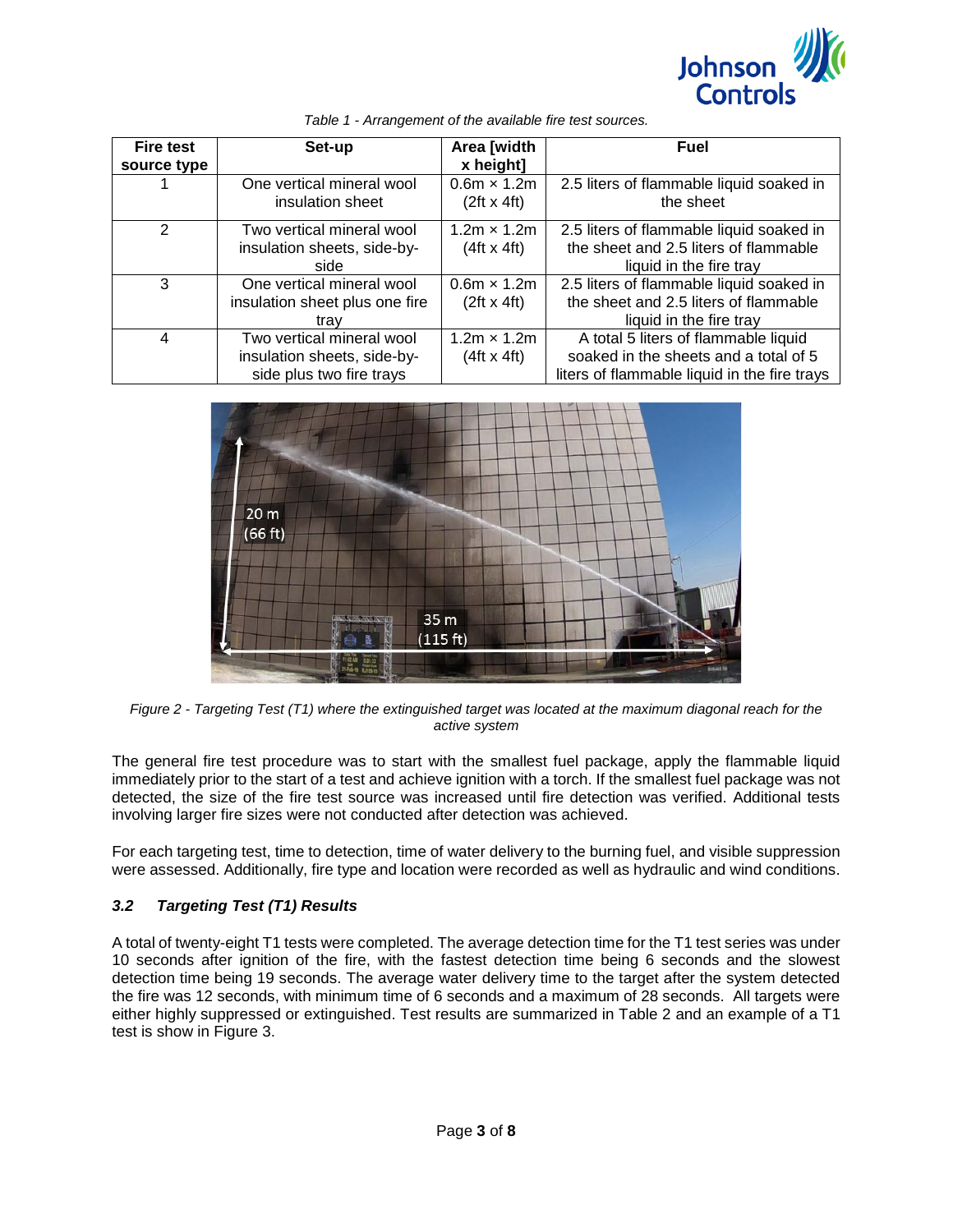

*Table 2 - Targeting Test Summary Table. Horizontal and Vertical distances measured using the monitor location as the origin*

| <b>Test</b><br><b>Ref</b> | <b>Monitor</b><br>Location | <b>Horizontal</b><br><b>Distance</b><br>[m] | Vertical<br><b>Distance</b><br>[m] | <b>Nominal</b><br><b>Pressure</b><br>[bar] | <b>Nominal K-</b><br>Factor<br>[LPM/Vbar] | <b>Fire</b><br>type | <b>Detection</b><br><b>Time</b><br>[s] | Water<br><b>Delivery Time</b><br>[s] |
|---------------------------|----------------------------|---------------------------------------------|------------------------------------|--------------------------------------------|-------------------------------------------|---------------------|----------------------------------------|--------------------------------------|
| $\mathbf{1}$              | <b>Bottom</b>              | 33                                          | 18                                 | 8                                          | 433                                       | 3                   | $\overline{7}$                         | 28                                   |
| $\overline{2}$            | Bottom                     | 17.5                                        | 12.5                               | 5                                          | 433                                       | $\mathbf{1}$        | 7                                      | 11                                   |
| 3                         | <b>Bottom</b>              | 17.5                                        | 12.5                               | 8                                          | 433                                       | $\mathbf{1}$        | 8                                      | 11                                   |
| 4                         | Bottom                     | $\overline{2}$                              | 23                                 | 5                                          | 433                                       | $\overline{2}$      | 6                                      | 14                                   |
| 5                         | <b>Bottom</b>              | 33                                          | $\overline{2}$                     | 5                                          | 433                                       | $\mathbf{1}$        | 19                                     | $\mathsf 9$                          |
| 6                         | Bottom                     | $\overline{2}$                              | $\overline{2}$                     | 5                                          | 433                                       | 1                   | 8                                      | 8                                    |
| $\overline{7}$            | <b>Bottom</b>              | $\overline{2}$                              | $\overline{2}$                     | 8                                          | 433                                       | $\mathbf{1}$        | 8                                      | 8                                    |
| 8                         | <b>Bottom</b>              | 25                                          | $\overline{2}$                     | 5                                          | 433                                       | 1                   | 9                                      | 8                                    |
| 9                         | <b>Bottom</b>              | $\overline{2}$                              | 23                                 | 5                                          | 433                                       | $\overline{2}$      | $\overline{7}$                         | 20                                   |
| 10                        | Top                        | 33                                          | $-23$                              | 5                                          | 370                                       | 1                   | 8                                      | 13                                   |
| 11                        | Top                        | $\overline{2}$                              | $-23$                              | $\overline{5}$                             | 370                                       | $\mathbf{1}$        | 17                                     | 6                                    |
| 12                        | Top                        | 17.5                                        | $-12.5$                            | 5                                          | 370                                       | 1                   | 8                                      | 8                                    |
| 13                        | Top                        | 17.5                                        | $-12.5$                            | 5                                          | 433                                       | $\mathbf{1}$        | 8                                      | 6                                    |
| 14                        | Top                        | $\overline{2}$                              | $-2$                               | 8                                          | 370                                       | $\overline{2}$      | 10                                     | 6                                    |
| 15                        | <b>Bottom</b>              | 20                                          | 20                                 | 5                                          | 433                                       | $\overline{2}$      | 11                                     | 14                                   |
| 16                        | Bottom                     | 15                                          | 25                                 | 5                                          | 370                                       | $\overline{2}$      | 13                                     | 10                                   |
| 17                        | <b>Bottom</b>              | 20                                          | 20                                 | 5                                          | 370                                       | $\overline{2}$      | 11                                     | 14                                   |
| 18                        | <b>Bottom</b>              | $\overline{2}$                              | 20                                 | 5                                          | 370                                       | $\overline{2}$      | $\overline{7}$                         | 13                                   |
| 19                        | <b>Bottom</b>              | $\overline{2}$                              | 23                                 | 8                                          | 370                                       | $\overline{2}$      | 8                                      | 14                                   |
| 20                        | Bottom                     | 30                                          | $\overline{2}$                     | 8                                          | 370                                       | $\overline{2}$      | 8                                      | 12                                   |
| 21                        | <b>Bottom</b>              | 25                                          | $\overline{3}$                     | 5                                          | 370                                       | 3                   | $\overline{7}$                         | 14                                   |
| 22                        | <b>Bottom</b>              | 10                                          | 10                                 | 5                                          | 370                                       | $\mathbf{1}$        | 6                                      | 10                                   |
| 23                        | <b>Bottom</b>              | $\overline{2}$                              | $\overline{2}$                     | 8                                          | 370                                       | 3                   | 8                                      | 10                                   |
| 24                        | Bottom                     | 17.5                                        | 12.5                               | 8                                          | 370                                       | $\overline{2}$      | 11                                     | 15                                   |
| 25                        | Top                        | $\overline{2}$                              | $-23$                              | 8                                          | 433                                       | $\mathbf{1}$        | 8                                      | 8                                    |
| 26                        | Top                        | 17.5                                        | $-12.5$                            | 8                                          | 433                                       | $\overline{2}$      | 8                                      | 8                                    |
| 27                        | Top                        | 17.5                                        | $-12.5$                            | 5                                          | 433                                       | $\mathbf{1}$        | 8                                      | 6                                    |
| 28                        | <b>Bottom</b>              | 33                                          | 18                                 | 8                                          | 370                                       | 4                   | 10                                     | 26                                   |

<span id="page-3-0"></span>

*Figure 3 - Test Ref 15 shown at time of detection (left) and water delivery time (right)*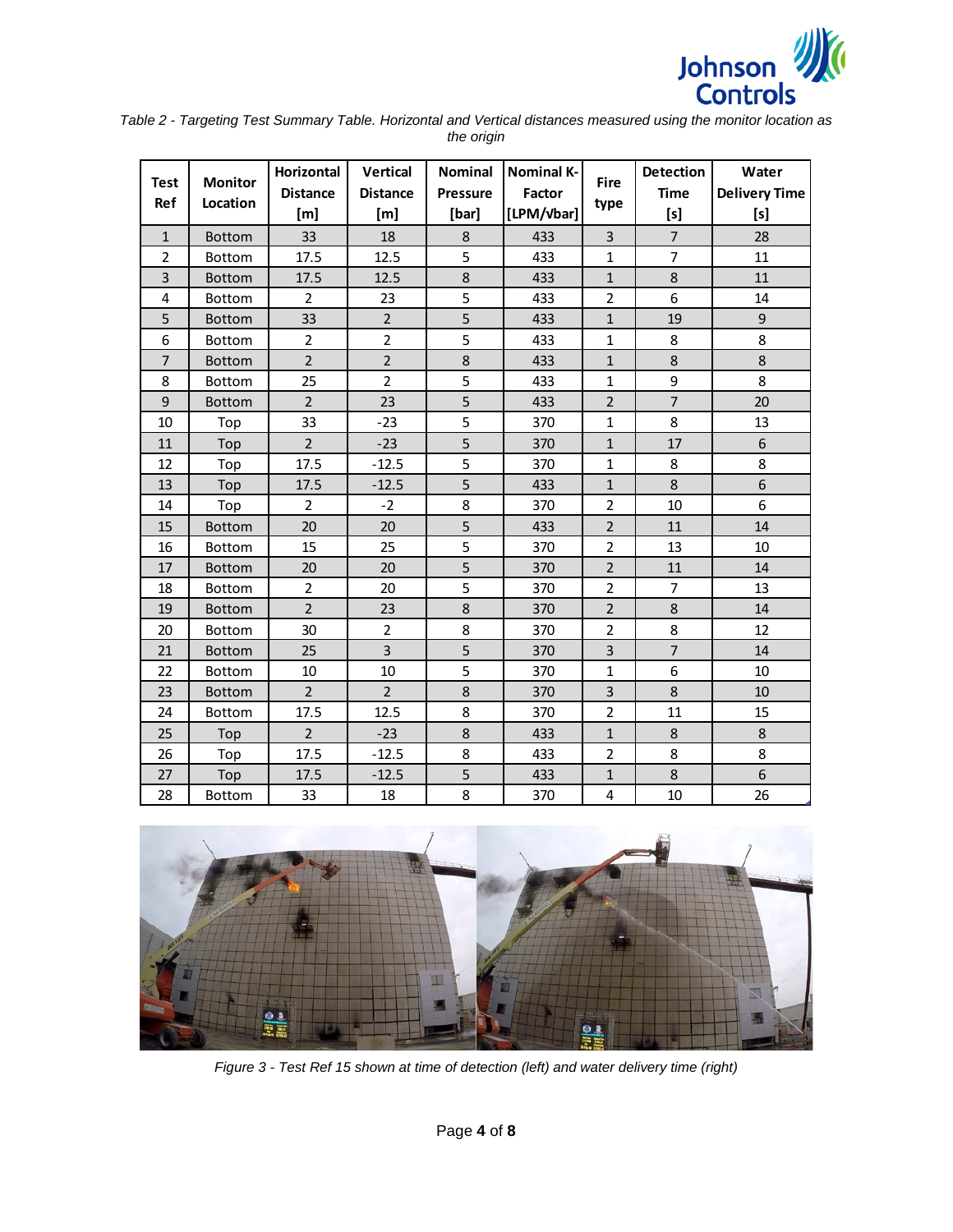

# *3.3 Large-Scale Fire Performance Tests (T2)*

The objective of the large-scale performance tests, or T2 test series, was to verify that the system was able to adequately prevent fire spread on a simulated full-scale façade. The T2 test was modeled after the SP 105 test program [7]. SP 105 is similar to the NFPA 285 and BS 8418 test programs in that it consists of a shielded fire source designed to apply constant heat from a simulated flashover condition to assess resistance to fire attack and vertical spread on a building façade surface [1] [8] [9].

The fire scenario consisted of an insulated combustion chamber containing two pans filled with 60 L of heptane – corresponding to a total fire load of approximately 75 MJ/ $m<sup>2</sup>$  and a sustained burn time of 15-20 minutes. A 24  $m<sup>2</sup>$  (258 ft<sup>2</sup>) simulated façade surface was installed directly above the opening of the combustion chamber consisting of aluminum composite panels with polyethylene combustible core installed on a framework creating an exposed 50mm (2in) cavity as shown in [Figure 4](#page-4-0) .The test specimens were located at the bottom corners of the test wall as shown in [Figure 1.](#page-1-0) 

Tests were conducted at the minimum pressure and flow determined to reach the target distance during the T1 test series. Three different attack types were assessed: vertical downward (top system), diagonal downward (top system), and horizontal (bottom system). In addition, a free-burn was conducted to verify the combustibility and response of the façade material without suppression. Performance of the system was determined based on visual observations both during and after the test in conjunction with the temperature data obtained during the fire test.



<span id="page-4-0"></span>*Figure 4 - Performance test specimen (left) and 50mm cavity as viewed looking up at top of combustion chamber opening (right)*

# *3.4 Large-Scale Fire Performance Tests (T2) Results*

A total of three T2 tests and a free-burn were successfully completed with positive results. Visual observations after all three T2 tests with suppression showed less than 10% exterior cladding material fire damage – significantly less than observed during free-burn conditions. The temperature data collected in the eave and in the cavity of the cladding system showed a peak temperature of 95°C (203°F) for less than one minute collectively. The temperature was controlled and under 40°C (104°F) for over 90% of the test duration in all cases. An example of the fire development and subsequent damage observations can be found in [Figure 5.](#page-5-0)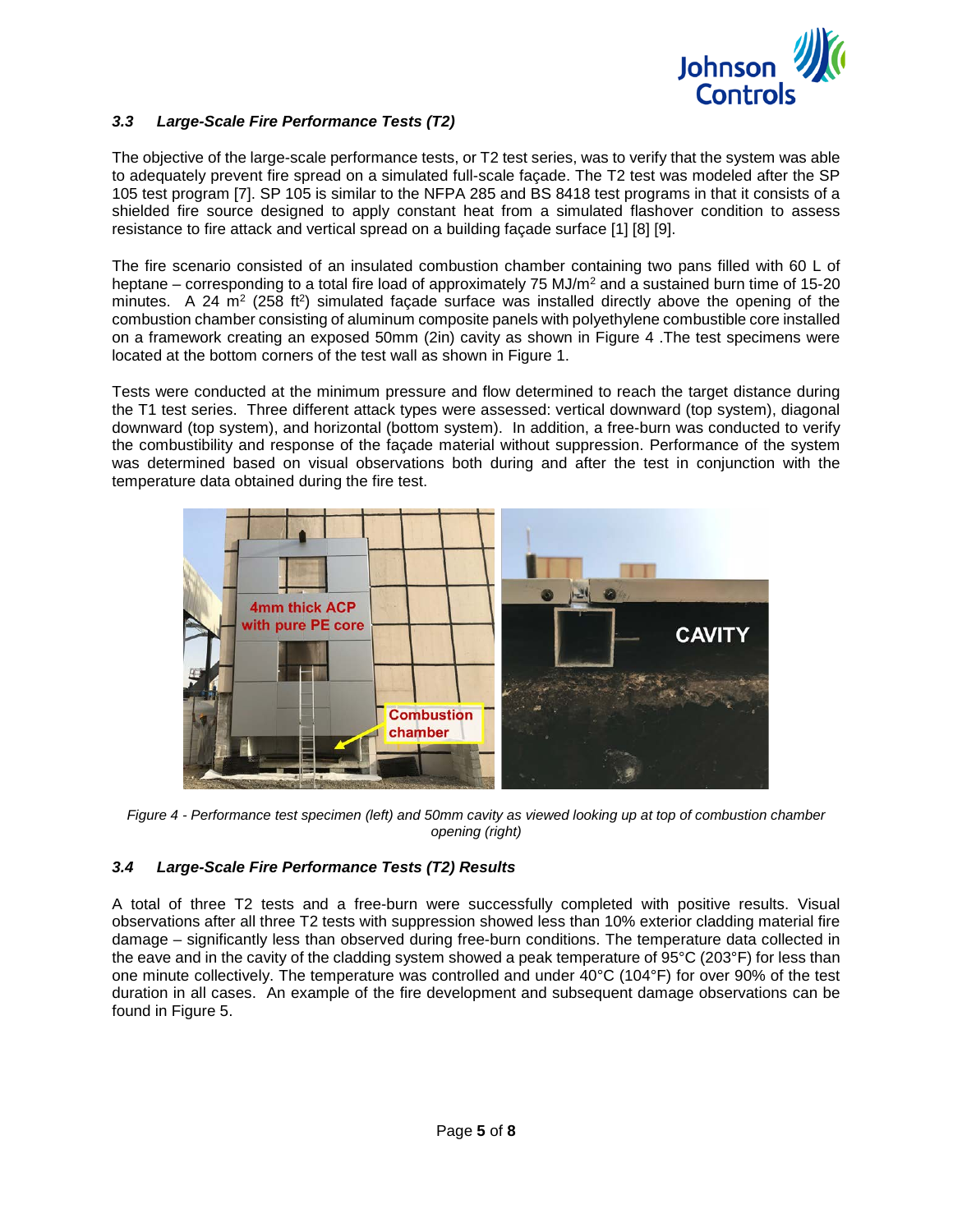



*Figure 5 - Photos depicting the T2 fire scenario shortly after ignition (left), fully developed approximately 5-7 minutes after ignition (center), and subsequent damage (right) for the horizontal attack test.*

#### <span id="page-5-0"></span>**4 Discussion**

Based on the results of this evaluation, the autonomous fire suppression system presents several potential benefits to decrease the hazards associated with combustible cladding on high-rise buildings.

First, speed of detection and early intervention are essential to prevent rapid growth of fires on the exterior of buildings [2] [10]. The system was observed to provide a significant degree of fire suppression, preventing fire spread and limiting damage to the region proximal to the point of ignition by detecting fires early in their development and start active suppression in less than 30 seconds.

<span id="page-5-1"></span>Second, the system demonstrated that it can fight a fire at any height and cover a large portion of a building. A single system can protect an area ranging from  $2,400m^2$  ( $25,800ft^2$ ) to  $4,200m^2$  ( $45,200ft^2$ ), as shown in [Table 3.](#page-5-1) In principle, multiple of these systems, properly spaced, can be used as a fire protection solution for the exterior of a high-rise building.

| Pressure       | <b>Nominal K-Factor</b> | <b>Flow</b> | <b>HR</b> | <b>VUR</b> | <b>VDR</b> | <b>Total Coverage Area</b> |
|----------------|-------------------------|-------------|-----------|------------|------------|----------------------------|
| [bar]          | [LPM/vbar]              | [LPM]       | [m]       | [m]        | (m)        | [m^2]                      |
| 5              | 370                     | 838         | 20        | 20         | 40         | 2400                       |
|                |                         |             | 25        | 15         | 40         | 2750                       |
|                | 433                     | 967         | 20        | 25         | 40         | 2600                       |
|                |                         |             | 30        | 20         | 40         | 3600                       |
| 6              | 370                     | 918         | 23        | 22         | 40         | 2878                       |
|                |                         |             | 28        | 17         | 40         | 3211                       |
|                | 433                     | 1059        | 23        | 25         | 40         | 3033                       |
|                |                         |             | 32        | 20         | 40         | 3800                       |
| $\overline{7}$ | 370                     | 992         | 27        | 23         | 40         | 3378                       |
|                |                         |             | 32        | 18         | 40         | 3694                       |
|                | 433                     | 1144        | 27        | 25         | 40         | 3466                       |
|                |                         |             | 33        | 20         | 40         | 4000                       |
| 8              | 370                     | 1060        | 30        | 25         | 40         | 3900                       |
|                |                         |             | 35        | 20         | 40         | 4200                       |
|                | 433                     | 1223        | 30        | 25         | 40         | 3900                       |
|                |                         |             | 35        | 20         | 40         | 4200                       |

*Table 3 - Assessed coverage area for different hydraulic conditions*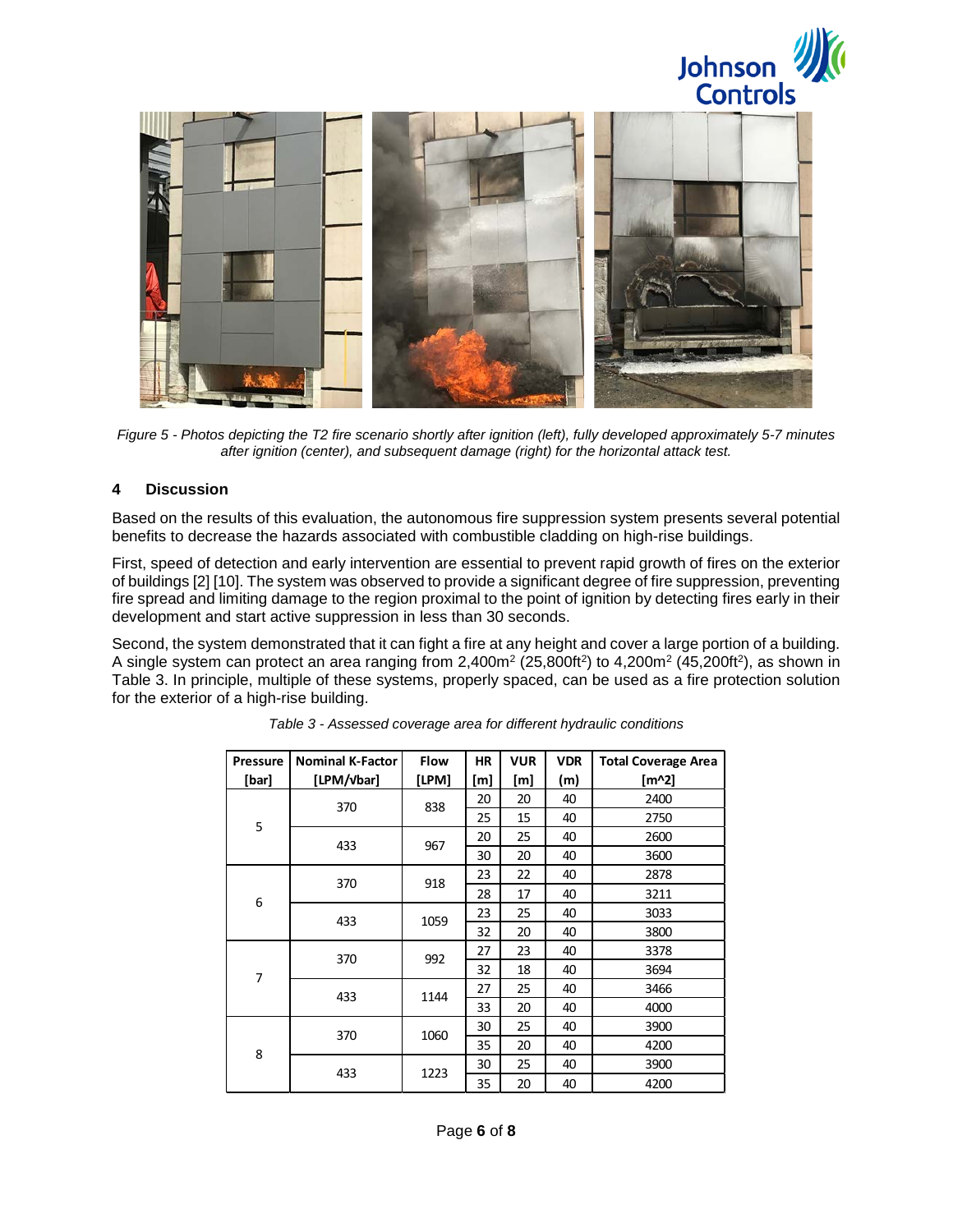

Finally, the system was developed to mitigate fire hazards of existing construction and operates within the capacity of a typical NFPA 14 standpipe water supply. This provides building owners a cost-effective alternative where solutions such as replacing the building's façade are not considered feasible or safe.

# **5 Test Program Limitations**

The test program did not directly evaluate the influence of external wind driven fire behavior on the performance of the system. However, the testing was conducted in an outdoor setting where wind conditions were documented throughout the program. The wind velocity ranged from 0.4 m/s (1.3 ft/s) to 7.6 m/s (25 ft/s), with gusts periodically over 10 m/s (33 ft/s). The system was programmed to oscillate around the location of the fire to compensate for wind conditions. Throughout the test program it was observed that water stream effectiveness was minimally affected by adverse wind conditions within the intended coverage area but not to the point where the system was unable to suppress or contain the test fires. It's important to note, that the oscillation has been programed such that the system will wet relatively large area on the order of 20-25 m<sup>2</sup> (215-269 ft<sup>2</sup>) above the fire. The oscillation was tuned to ensure a significant portion of the discharge remains in the boundary layer condition on the building surface. This has qualitatively shown a capability to reduce the influence of wind on the monitor discharge.

The current test results are most closely aligned with applications where low-density-polyethylene core ACP based façade systems are present with either no void space present or in conjunction with a void space containing noncombustible insulation materials (e.g. mineral foam or fiberglass). Applicability to other façade systems utilizing combustible insulation materials must be evaluated on a case-by-case basis through thorough engineering analysis considering the types of materials used, the geometry of the void spaces (if any), and the presents of firestopping or other means of preventing void-space fire travel.

#### **6 Conclusions:**

The results of the test program indicate that the evaluated autonomous fire suppression system can provide effective fire suppression performance and prevent fires from spreading via the exterior surface of a building. The application of water by the monitor was observed to provide rapid knock-down and local extinguishment of flaming on the exposed combustible façade materials for the duration of the tests. In addition, the cascade of water on the cladding surface was observed to prevent significant delamination, failure, and breach of aluminum façade materials – likely due to the cooling effect of the water spray in preventing melting of the polyethylene core.

# **7 Acknowledgments**

The authors would like to thank Thomas Bell Wright International Consultants, Research Institute of Sweden and Unifire for their support in coordinating and conducting the test program.

# **References**

- [1] N. a. D. M. White, "Fire Hazards of Exterior Wall Assemblies Containing Combustible Components," The Fire Protection Research Foundation, Quincy, MA, 2014.
- [2] V. Dunn, "High-Rise Firefighting Strategies," *Fire Engineering,* vol. 149, no. 7, 1996.
- [3] The Fire Protection Research Foundation, "Fire Hazards of Exterios Wall Assemblies Containing Combustible Components," NFPA, Quincy, 2014.
- [4] NFPA 14, Standard for the Installation of Standpipe and Hose Systems, Quincy, 2016.
- [5] SP Method 5483, "Performance Testing and Validation of External Fire Protection Systems," RISE Research Institue of Sweden, Boras, Sweden, April 2018.